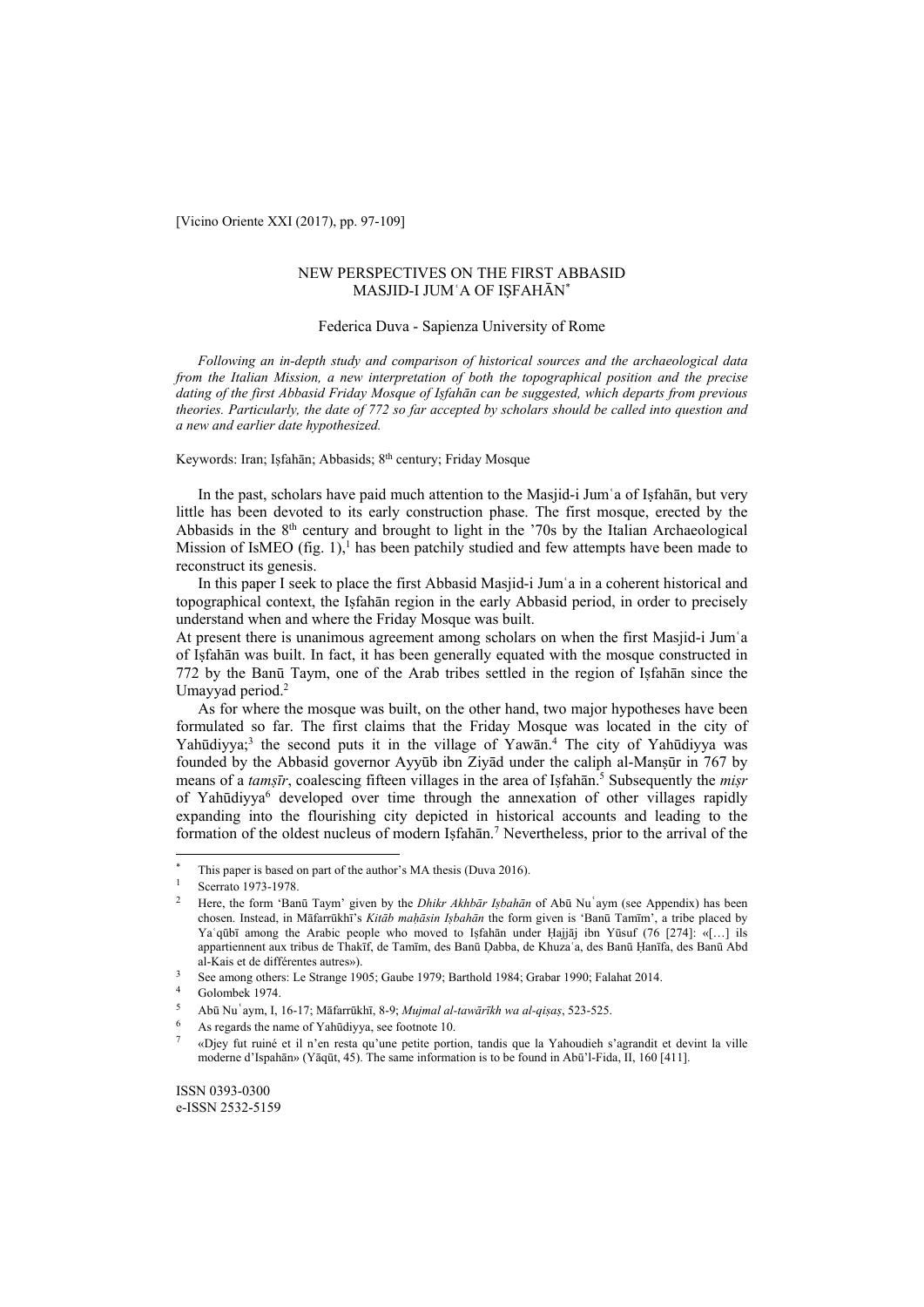Abbasids and the consequent urban rearrangement of the area of Iṣfahān they accomplished, a place named *yahūdiyya*<sup>8</sup> already existed but it referred to a small suburb of the village of Yawān where Jews had lived and worked since at least the Parthian period.<sup>9</sup> Thus there is a substantial and essential difference between Yahūdiyya10 (the *miṣr*/city founded in 767 by the governor Ayyūb ibn Ziyād) and the *yahūdiyya* (the area inhabited by the Jewish community prior to 767 where Ayyūb located the market probably in order to stem Jewish power in controlling the economic and merchant activities of the area). Most Muslim authors from the  $9<sup>th</sup>$ -10<sup>th</sup> centuries when mentioning the Masjid-i Jum'a label it as 'the mosque of Yahūdiyya' because they describe the city of Yahūdiyya as it was at their time or blindly transmit information through *isnād*. 11 As a result, scholars have not as a rule made a chronological and territorial distinction between the Jewish quarter of *yahūdiyya*, preceding the *tamṣīr* of 767, and Yahūdiyya, the city that originated from the *tamṣīr*, wrongly considering it to have been a big city even before the coming of the Abbasids.<sup>12</sup>

Thus, even if the Masjid-i Jumʿa of Iṣfahān can be correctly identified with the mosque of Yahūdiyya, this is only the case after the *tamṣīr* of 767 when Yahūdiyya was actually founded.

The second theory, which locates the Abbasid Masjid-i Jumʿa in the village of Yawān, one of the fifteen villages merged into the *miṣr* of Yahūdiyya, was formulated by Lisa Golombek as part of a reconstruction of the urban area of Iṣfahān in the first Islamic period.13 This study is the best undertaken on Iṣfahān so far and Golombek's assumption has been largely accepted in the academic world.

This paper will propose new perspectives on where and when the first Abbasid Friday Mosque of Iṣfahān was built. It suggests that the latter should be identified with the mosque erected at the same time as the *tamṣīr* (767) by Ayyūb ibn Ziyād in the *miṣr* of Yahūdiyya, in the area earlier occupied by the village of Khushīnān. Indeed, by comparing the historical sources with the archaeological data originating from the excavations carried out by the Italian Archaeological Mission, it reaches the conclusion that the reconstructive model so far proposed in scientific literature, which reads the Masjid-i Jumʿa as built by the tribe of the Banū Taym (or Banū Tamīm)<sup>14</sup> in 772, should be called into question.

To better explain this hypothesis, it is now necessary to briefly discuss the urban situation of the region of Iṣfahān at the rise of Abbasid power and to focus on the *tamṣīr* of Yahūdiyya. The *Dhikr Akhbār Iṣbahān* written by Abū Nuʿaym in the 11th century has proved to be a very important source of information on that point. In fact, the author owes

 $\overline{\phantom{a}}$ 

Persian *kō johūdan*, literally meaning 'the street of the Jews'.<br>«While the presence of a Jewish community in Isfahān area is undoubted at least since the reign of the Sassanid king Yazdagird I, it's only under Islām, in particular during the two decades after the Abbasid revolution and the foundation of Baghdād, that it widely grew in number» (Pourshariati 2012, 10). 10 The name Yahūdiyya given to the new *miṣr* probably reflected the economic role fulfilled by the Jewish

community and the number that Jews had reached in the area in the pre-Abbasid period.<br><sup>11</sup> Istakhrī, 117; Ibn Hawqal, 354 [362]; Abū'l-Shaykh, 12; Muqaddasī, III, 345-346 [388-389]; Hudūd al-'ālam,

<sup>131;</sup> Idrīsī, II, 167-168 [667].<br>
<sup>12</sup> Le Strange 1905; Golombek 1974; Gaube 1979; Barthold 1984; Falahat 2014.<br>
<sup>13</sup> Golombek 1974.

See footnote 2.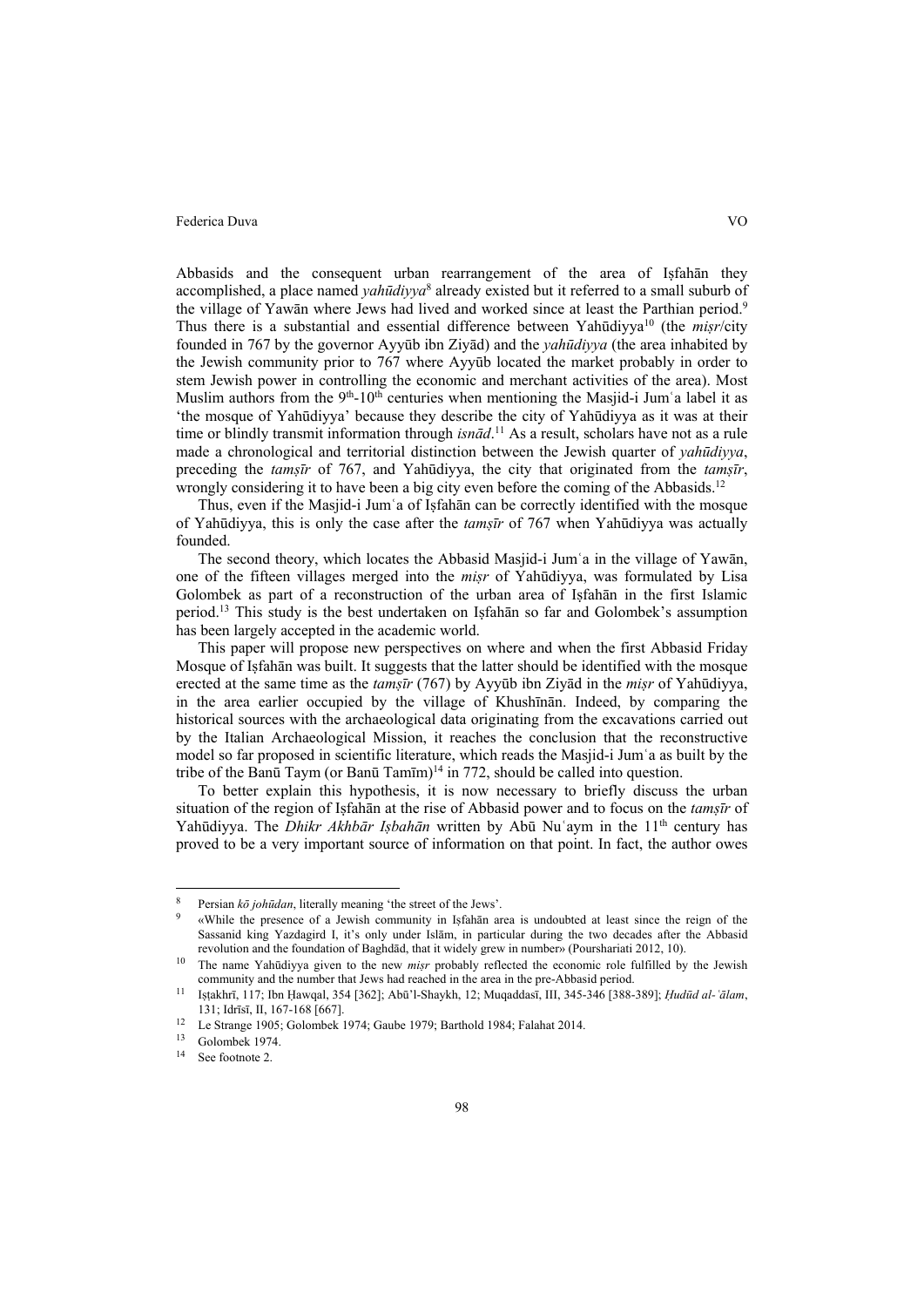his historical introduction to Iṣfahān to the lost *History of Iṣfahān* by Ḥamza Iṣfahānī, the most authoritative history of the city written in the  $10<sup>th</sup>$  century.

At the coming of the Abbasid dynasty in 750 the plain of Iṣfahān was in urgent need of rearrangement in terms of the urban layout. In fact, several small or medium-sized villages orbited around Jayy,<sup>15</sup> the Sasanian city chosen as the governmental seat of the province by Muslims, and moreover Arab settlements had been disseminated throughout the region since the Umayyad period. Therefore, in 767 al-Mahdī, son and heir of the caliph al-Manṣūr and *walī* of the Khurāsān region, appointed Ayyūb ibn Ziyād as *ʿāmil* (governor) of Iṣfahān and charged him with the *tamṣīr* of a new *miṣr* that would unify the area in a unique centre. The primary purpose of this foundation it is likely to be to ease the political control and economic management of the region, thus guaranteeing efficient tax collection and constant income, especially given the presence of ancient caravan routes. The *tamṣīr* coincided with a great deal of building and development. According to Abū Nuʿaym, the new city of Yahūdiyya was established jurisdictionally by merging fifteen villages (Bāṭirqān, Fursān, Yawān, Khurjān, Filfilān, Sunbulān, Furāʾān, Kamāʾān, Jūzdān, Lunbān, Ashkahān, Jarwāʾān, Khushīnān, Barwaskān and Fābijān) and building up a core consisting of the main buildings and facilities associated with an Islamic city: the congregational mosque and the *dār al-imāra* in the former village of Khushīnān,16 and the *sūq* in the neighbouring Jewish settlement (*yahūdiyya*).17

### 1. THE FIRST ABBASID MASJID-I JUMʿA: A NEW INTERPRETATION

Though, as just mentioned, Abū Nuʿaym's work has been very helpful in this study, the section concerning the *tamṣīr* and the concomitant foundation of the first Friday Mosque is quite complex. In fact, the author uses three different chronological periods (one preceding, one contemporary to and one following the time of Ayyūb) switching from one to another. In the first stage Abū Nuʿaym talks about the "mosque of Khushīnān", while for the years after the *tamṣīr* he speaks of the "mosque of Yahūdiyya". This discrepancy can be explained in that following the physical union of Khushīnān to the new *miṣr* the identity of the single village got lost in favour of complete territorial unity. Consequently the mosque of Khushīnān became the congregational mosque of the new *miṣr* of Yahūdiyya.

However, when the time disparity between the different chronological periods used by Abū Nuʿaym is resolved, the setting is sufficiently reliable and consistent, and in the end it is the most detailed and complete section based on the original work of Ḥamza Iṣfahānī.<sup>18</sup>

 $\overline{a}$ 

<sup>15</sup> Jayy, جي, the Arabic form of the middle-Persian term *Gay*. Gay was a round city located around 4 km east of where the medieval Iṣfahān developed (Abū'l-Fida, II, 160 [411]; Ibn Ḥawqal, II, 354 [362]; Idrīsī, II, 167- 168 [667]; Muqaddasī, III, 345-346 [388-389]; Yāqūt, 188-89). Its fortifications were built sometime between the reign of Ardashīr I (224) and that of Fīrūz I (459-484), but it seems very likely that a small settlement had existed since the Achaemenid period (Strabo, XV, 3.3; Ptolemy, VI, 4.4; Curtius Rufus, V, 13.2; Polybius, XXI, 9.3).

 $\frac{16}{17}$  Abū Nuʿaym, I, 16.

<sup>17</sup> Abū Nuʿaym, I, 16. See also *Mujmal al-tawārīkh wa al-qiṣaṣ*, 523. 18 Moreover, Ibn Rusta and Yāqūt sometimes quote from Ḥamza Iṣfahānī but they do not deal with the construction of the Friday Mosque and its history. Another important source about the *tamṣīr* and the history of the first Abbasid mosque is the *Mujmal al-tawārīkh wa al-qiṣaṣ*, a chronicle from the 12th century. It is not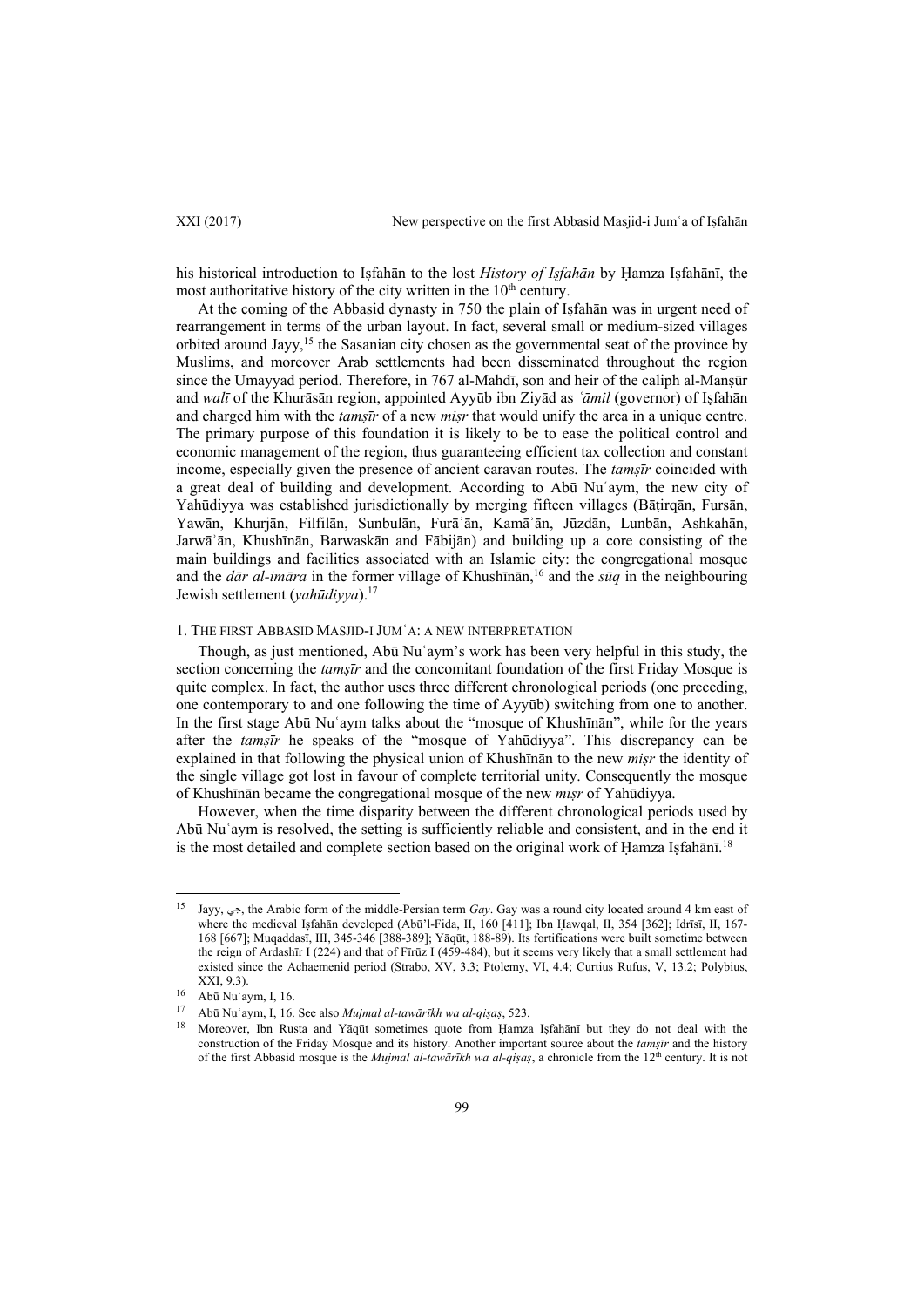Secondly, and more importantly, the literary sources seem to be confirmed by the archaeological data from the excavations made at the Masjid-i Jumʿa. Indeed, the archaeological reports by Umberto Scerrato have been used here for the first time to reconstruct the area around the first Friday Mosque of Iṣfahān and its history.

First of all, it should be highlighted that it seems impossible to identify the mosque built by the Banū Taym (or Banū Tamīm) in 772 as the first Masjid-i Jum'a of Iṣfahān.<sup>19</sup> In fact, a passage from Abū Nuʿaym, even though it was not easy to interpret, talks about the mosque of the Banū Taym and seems to suggest that the mosque built by the Banū Taym was بطهران, literally meaning 'in Ṭihrān'. Thus, Abū Nuʿaym doesn't state that the Banū Taym 'of Ṭihrān' had constructed a mosque as generally interpreted.20 Ṭihrān was not among the villages we listed as part of the new *misr* and in the 13<sup>th</sup> century it was still located outside the Buyid walls of Isfahān,<sup>21</sup> far from the Masjid-i Jum'a. This is clearly reflected in the persistence of the name Tīrān in a village located at about 50km northwest

as detailed as Abū Nuʿaym's account, but it dedicates much space to that matter and occasionally provides some additional details.<br><sup>19</sup> The only source that supports this theory is Māfarrūkhī, 84. Nevertheless, the information included in

Māfarrūkhī's historical introduction should be taken with a pinch of salt. Durand-Guédy in his study of the *Kitāb Maḥāsin Iṣfahān* perfectly explained that Māfarrūkhī had sifted through the anecdotes transmitted about the Abbasid period and reformulated or left aside a great many of them (Durand-Guédy 2008, 67). For instance, a comparison with the introduction to Abū Nuʿaym *Dhikr Akhbar Iṣbahān* shows a different approach on both a quantitative and qualitative level. Both authors impart information on the *History of Iṣfahān*, but while Abū Nuʿaym's text is much more accurate, in Māfarrūkhī only some passages are reported almost identically, most being reported in a different form or not at all. Durand-Guédy states: «The same process can be observed in relation to urban development. The coherence of Abū Nuʿaym's account, which in four pages sets out a brilliant synthesis of Isfahan's development since the Sasanian period, disappears completely in *K. Maḥāsin Iṣfahān*, where the same information is used from a very different point of view, not so much didactic and historical as anecdotal and apologetic. Māfarrūkhī uses Abū Nuʿaym's text on the establishment and expansion of the Friday Mosque, but integrates it into a passage of his own composition in praise of the city's monuments (the walls, governor's palace, bazaars and mosques). What covered a page in Abū Nuʿaym takes up only three lines in Māfarrūkhī. By contrast, the latter adds an anecdote (how the expansion of the mosque was delayed through the obstinacy of a Jew who refused to sell his land) and a firsthand description of the mosque. Similarly, the account of the *tamṣīr*, or the formation of Isfahan around the new centre of Yahūdiyya, appears in greatly abridged form in an anecdote concerning the caliph al-Manṣūr's (d. 158/775) plan to take up residence in Isfahan […] Abū Nuʿaym gives copious amounts of information concerning Jayy, the ancient Sasanian city alongside which Yahūdiyya/Isfahan had grown up in the early Abbasid period. The passages on the successive administrative divisions of Isfahan province, the population of Jayy before the conquest, the area of Jayy, the enmity between Jayy and Yahūdiyya, and the opening of a new gate in Jayy's city wall after the arrival of Islam are all dropped by Māfarrūkhī. This because in the Saljūq period Jayy had entirely lost its status, becoming a mere suburb (*shahristān*) in decline on the outskirts of Isfahan. Māfarrūkhī has no reason to waste time dwelling on these events […] Above all, Māfarrūkhī (unlike Abū Nuʿaym) was not trying to write an exhaustive history of Isfahan; he was trying to 'sell' Isfahan to the new regime. And so, when dealing with ancient history, he retained only those anecdotes and accounts that redounded to the city's credit […]» (Durand-Guédy 2008, 79-82). This is why Māfarrūkhī's credit of the first mosque of Iṣfahān to the Banū Tamīm seems to be a complete misunderstanding (deliberate or not) of the sources he used, having summarized too much the intricate events relating to the *tamṣīr* and the subsequent period as reported by Abū Nuʿaym. In fact, the *Mujmal al-tawārīkh wa al-qiṣaṣ*, much more detailed than the *Kitāb Maḥāsin Iṣfahān*, makes no mention of the Banū Taym/Tamīm or the mosque they built in 772, perhaps because that information was not considered to be as relevant, confirming that Māfarrūkhī had misunderstood

his source.<br>
<sup>20</sup> Abū Nuʿaym, I, 17 (see Appendix).<br>
<sup>21</sup> Yāsūt 400

Yāqūt, 400.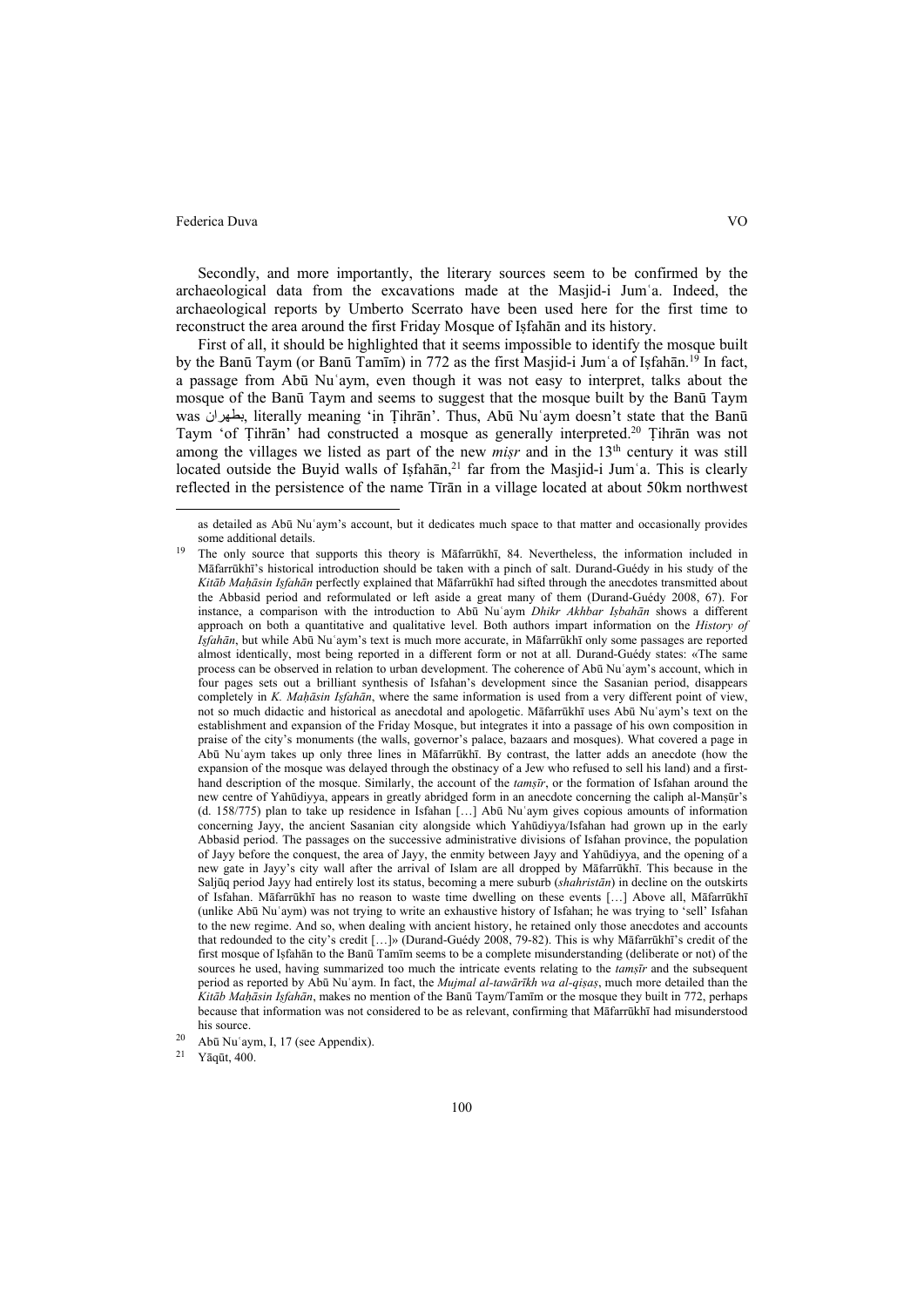XXI (2017) New perspective on the first Abbasid Masjid-i Jum'a of Istahan

of the present Friday Mosque, $22$  challenging the wrong conclusion that the mosque of the Banū Taym corresponded to the first Masjid-i Jumʿa of Iṣfahān. Ṭihrān was an isolated urban entity independent from the area of the *tamṣīr* and exclusively inhabited by Arab-Muslims who had never wanted to merge with the native Persian component.<sup>23</sup> It is unlikely that the Banū Taym could have imagined building a Friday Mosque so far away from their village and, furthermore, beside the Ayyūb's mosque erected only five years earlier.

Other remarks can be reported to endorse this hypothesis.

Firstly, accepting the date of 772 - instead of 767 - would create a hiatus of five years between the *tamṣīr* undertaken in 767 and the expansion of Yahūdiyya into the other fifteen villages, thereby failing to meet the main aim of the *miṣr* to unify the area. In fact, according to Abū Nuʿaym, Yahūdiyya assimilated the other villages just after the construction of the mosque.24 It was the 'mosque-palace-*sūq*' nucleus established by Ayyūb to act as a pivot for the centripetal centering of the various villages in a single center, as coincidentally happened at Rayy, again under al-Mahdī, the other main center along with Yahūdiyya in the province of Jibāl.<sup>25</sup>

It is not possible to think about the foundation of a *miṣr* without the simultaneous establishment of a Friday Mosque.

Secondly, both Abū Nuʿaym and the author of the *Mujmal al-tawārīkh wa al-qiṣaṣ* clearly state that in their time it was still possible to see the *maqṣūra* of the mosque of Ayyūb ibn  $\chi$ iyād,<sup>26</sup> probably still in use as a memory of the original mosque by now buried under the second Abbasid mosque (840-841) and its successive enlargements.

Afterwards, Abū Nuʿaym talking about Ayyūb ibn Ziyād in a different chapter designates him as *the governor of Iṣbahān*, *who built the mosque and the sūq*27 and ruled at the time of Abū Jaʿfar al-Manṣūr, in 151H. The author knows well which part of the city corresponded to the plots of Ayyūb's family in Khushīnān: by the Buyid time they were neighbourhoods of Iṣfahān (Kūrāʾ and Milanjah).28 We know that the mosque and *sūq* are usually very close in Islamic cities or even that the mosque is within the *sūq*. On the other hand Khushīnān and the *yahūdiyya*, where the mosque and the *sūq* were respectively

 $\overline{a}$ 

<sup>22</sup> Siroux 1971, 8: «En prégnant cet itinéraire à l'inverse, à partir d'Ispahān […] Passé Nadjaf-ābād […] A 20 km on longe la bourgade de Tīrān (Tihran-Teheran-Tiroun) qui fut fondée par des Arabes de la tribu de Taïm, lesquels y fixèrent un petite colonie. L'ancien tracé entre Nadjaf-ābād et Tīrān suivant le cours desséché d'une petite rivière…». A lot of place names quoted in the written sources for the Early Islamic period have remained the same in the present day: for instance, Lunbān, Farsān and Juzdān, i.e. three of the villages unified in the *misr* of Yahūdiyya.<br><sup>23</sup> In the 17<sup>th</sup> century Arabs still had their own market, the 'Arab bazar', located right next to the Dardasht door

towards Ṭihrān (Chardin 1811, VIII, 1). Moreover, it seems very odd that the tribe of the Banū Taym wanted to build a Friday Mosque so far from their village in a place mostly populated by Jews and Persians.<br><sup>24</sup> Abū Nuʿaym, I, 17.<br><sup>25</sup> Abū Nuraym, I, 17.

<sup>25</sup> At Rayy al-Mahdī merged the villages of Bibi Zubayda, Ḥusaynābād, Chashma-yi ʿAlī, Chāl Tarkhān, Ishqābad, Tepè Mill, Nizāmābād in the unique *misr* of Muhammadiyya.<br>
<sup>26</sup> Abū Nu'aym, I, 16; *Mujmal al-tawārīkh wa al-qisas*, 523.<br>
<sup>27</sup> Italics by the author.

<sup>28</sup> Abū Nuʿaym, I, 38. It must be noted that the source no longer mentions the palace built by Ayyūb. This is probably because while the Friday Mosque and the *sūq* were still in use in his time, i.e. the 11<sup>th</sup> century, this was not the case with the palace, since the governmental area had shifted south of the Masjid-i Jum'a in the Buyid period (Duva 2016).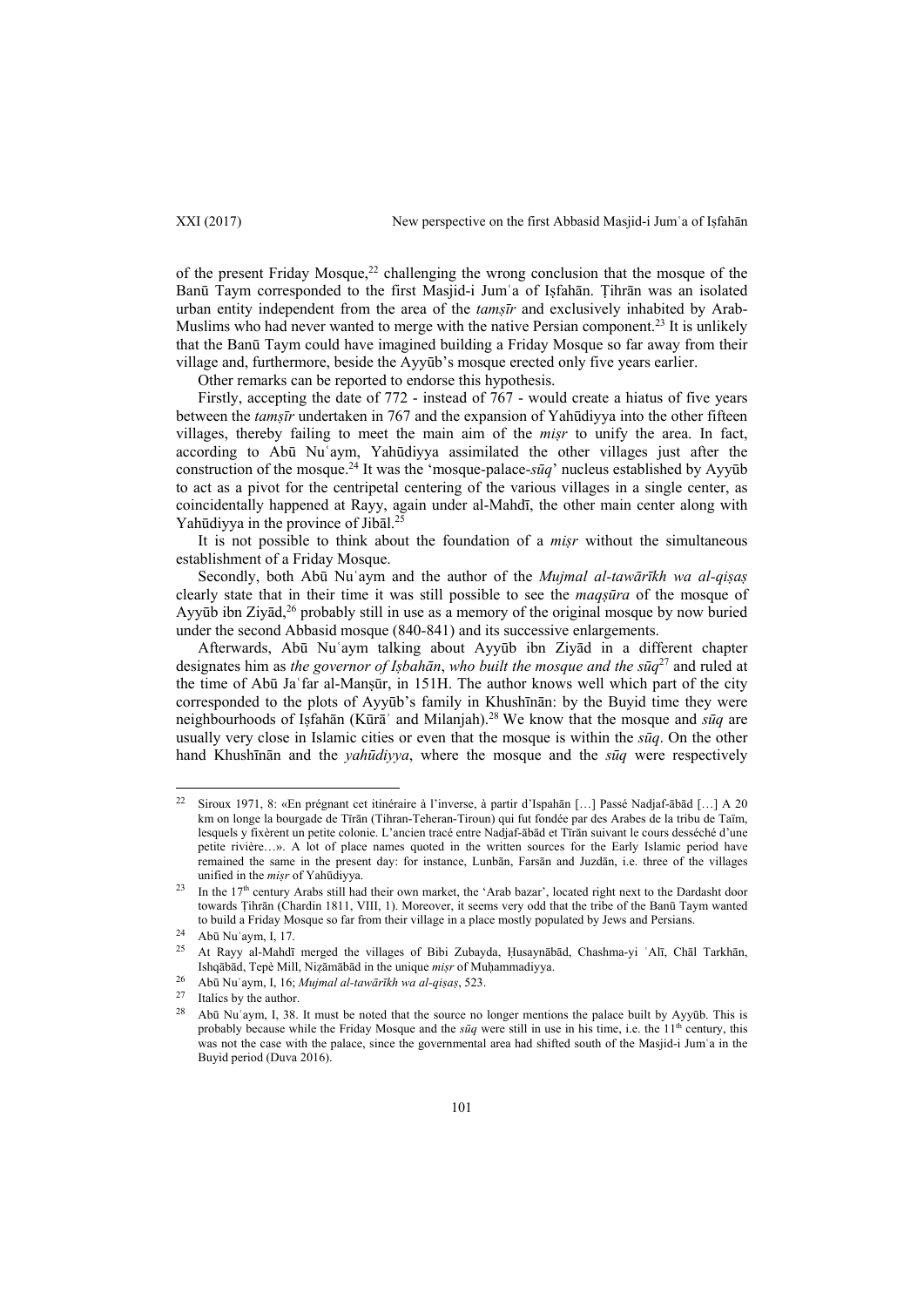established, already confined and got merged after the *tamṣīr* due to a large building work carried out by Ayyūb.

Moreover, we are told by the sources that the Ayyūb's market place was still occupied by workshops and market activities at the sources time (Buyid-Saljuq period); precisely the Ayyūb's  $s\bar{u}q$  corresponded to the part of the  $11<sup>th</sup>$ -12<sup>th</sup> centuries market where the straw sellers had their shops. Hence, the larger Buyid and Saljuq *sūq* of Iṣfahān was located roughly in the same place as that of 767. We know that in the Buyid-Saljuq period the market was next to the Friday Mosque: indeed the Buyid-Saljuq Friday Mosque is nothing but the still-standing one. Consequently, by syllogism, the mosque brought to light during the excavations is the mosque of Ayyūb.

Furthermore, in his text Abū Nuʿaym frequently connects the "mosque of Ayyūb ibn Ziyād" to notables of Iṣfahān as *imām*s and *muftī*s.29

Lastly, if the Masjid-i Jum'a in Isfahān found by the Italian Mission is the building constructed by Ayyūb in 767, as suggested here, it would have still been new in 772, not to mention large and splendid.<sup>30</sup> The presence of rich and well-made polychrome stucco decoration in the *ḥaram* of the first Friday Mosque, brought to light by archaeologists,31 fits perfectly with the high-level patronage of the mosque of Ayyūb rather than the patronage by Banū Taym/Tamīm.32 Indeed, some patterns on the right panel of the *miḥrāb* and some on the *qibl*<sup>*ī*</sup> wall can be compared to the stuccos of the Friday Mosque in Raqqa<sup>33</sup> built in 772 by al-Manṣūr and those of the western building once again at Raqqa, $34$  commissioned by the successor and son of al-Mahdī, Hārūn al-Rashīd.

Let us now examine what happened, according to the author of this paper, in the area of the *tamṣīr* and the related foundation of the first Abbasid Masjid-i Jumʿa in Khushīnān.

## 1.1. *Urban and topographical reconstruction of the Masjid-i Jumʿa area at the time of the tamṣīr35*

Before the *tamṣīr* of Yahūdiyya, Khushīnān joined up with the medium-sized village of Yawān from the east. The Jewish settlement of *yahūdiyya*, on the other hand, had grown up on the extreme outskirts of Yawān, in a completely uninhabited area towards the southern limit of Khushīnān. Khushīnān, Yawān and the *yahūdiyya* all had risen near to the Farsān canal<sup>36</sup> which flowed through this area in a south-westerly direction.<sup>37</sup> Thus they had grown

<sup>29</sup> 29 For instance, a passage reads: «The judge Abū al-Aswad al-Kūfī, chief judge of Iṣfahān, which held at the mosque of Ayyūb b. Ziyād […]» (Abū Nuʿaym, II, 318). 30 Abū Nuʿaym, I, 17. Although we know that the *minbar* of the mosque of Ayyūb was picked up by the Banū

Taym after Ayyūb's imprisonment to be transferred to their new mosque in Ṭihrān, it is unlikely that the mosque of Ayyūb was definitely abandoned.<br>
<sup>31</sup> Scerrato 1977, 453. For a follow-up see Corsi 2017, in this issue.<br>
<sup>32</sup> The stucco decoration of the *mihrāb* consists of close scrolls with tiny vine leaves that branch ou

candelabrum, while on the right-hand wall there is a panel divided into compartments by the intertwining of a ribbon of stylized beads, again with tiny vine leaves. The decoration on the rest of the *qiblī* wall is different, divided into panels bordered by stylized beads that contain saplings, vines and acanthus tufts.<br>33 Creswell - Allan 1989, 246 ff.<br>34 Meinecke 1999, *passim*.

<sup>&</sup>lt;sup>35</sup> This paragraph is based on a reconstruction by the author of this paper.<br><sup>36</sup> A canal named Farsān is mentioned in Abū Nuʿaym, I, 16.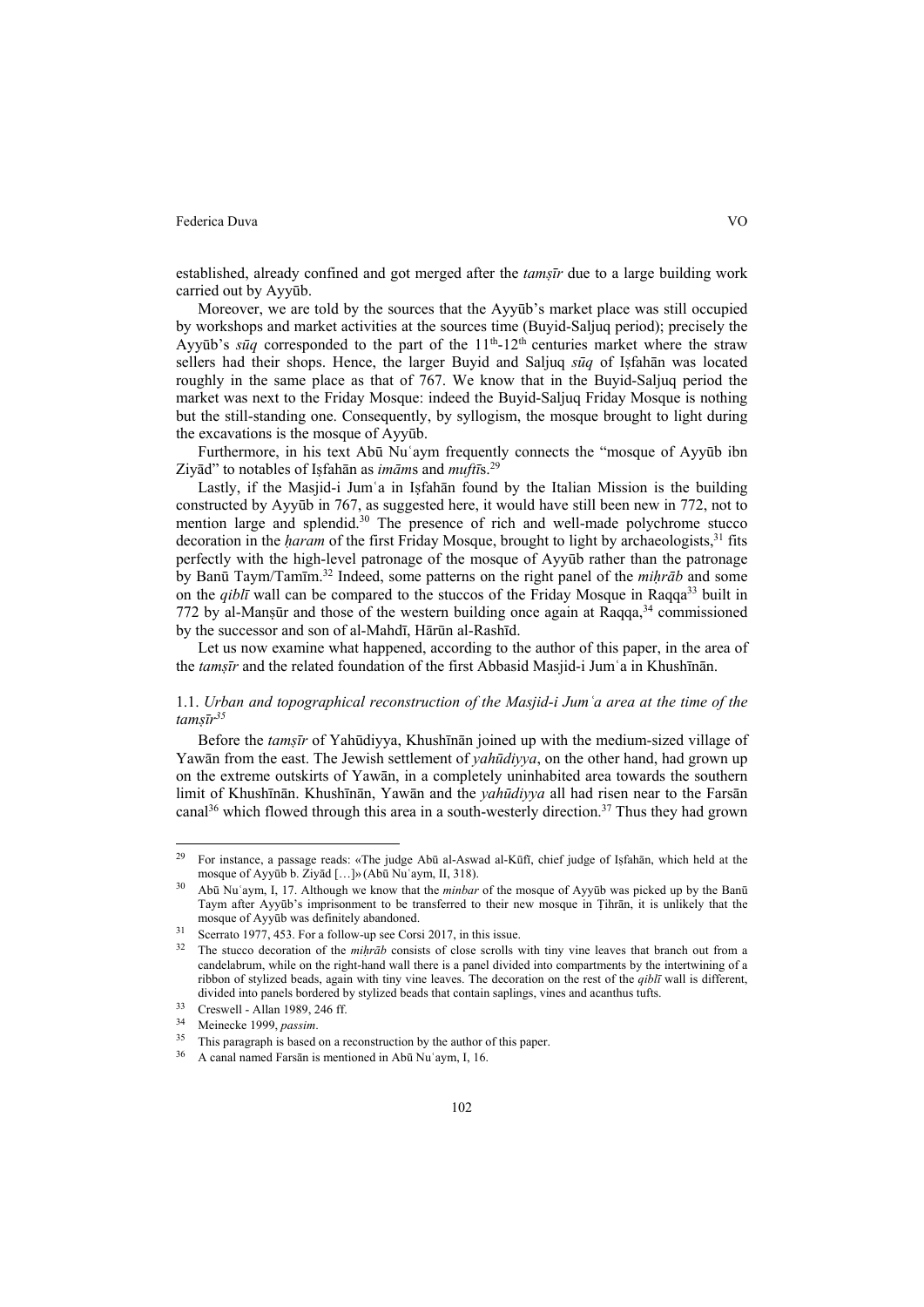up sharing a rather narrow border area where the boundaries were quite transient and blurred and where the built-up areas almost rubbed up against each other.

Thus, in 767 the *ʿāmil* Ayyūb ibn Ziyād began the construction of the complex consisting of the mosque on one bank of the Farsān canal, with a *maqṣūra* and a *minbar* inside, and the *qaṣr* - intended as a government palace rather than a fortress - upon al-Mahdī's wish. Lastly, he laid out plots for the *sūq* in the *yahūdiyya*, just off the mosque, and constructed some residences there for his family.<sup>38</sup>

Abū Nuʿaym does not specify that the palace and mosque faced each other on opposite banks of the Farsān. However, the presence of a *maqṣūra* in the mosque leads to the reasonably certain hypothesis that, by analogy with Umayyad political centres<sup>39</sup> as well as, and more significantly for the case of Iṣfahān, the Abbasid capital Baghdād, there was a structural link between the mosque and the *dār al-imāra* along the *qiblī* wall.40 Although the source does not state exactly where the two buildings were sited, it is conceivable that the two buildings were located on opposite sides of the small canal and that they were structurally connected at the *qibla*, perhaps by some sort of device that created a ford resulting in a direct connection from the palace to the *maqṣūra*. Unfortunately, due to the particular damage to the  $qibl\bar{l}$  wall of the 767 mosque caused by the  $11<sup>th</sup>$  century Saljuq foundation digging,41 a potential opening besides the *miḥrāb* - a *bāb al-imām* - that would have permitted direct passage from the government house to the mosque has not been found. In any case, during the excavations carried out in the Saljuq southern domed hall<sup>42</sup> of the Friday Mosque, the Italian archaeological team noticed extensive water infiltration into the layers below the Timurid alabaster pavement down to those corresponding to the *qiblī* wall of 767. In fact, according to the local population, an ancient underground canal or some kind of stream flowed behind the southwest side of the mosque, initially on the surface but at some point in the past it would have been filled and obliterated. <sup>43</sup> There is no certainty that this canal can be ascribed to the pre-Safavid period - when the water system of the city was reorganized - but two interesting passages by Muqaddasī and Yāqūt

 $37$ In particular, the industrial activities carried out in the Jewish community - i.e. the shopping area with butchers, weavers, dyers, tanners, etc. - demanded a water supply to dispose of waste.

<sup>&</sup>lt;sup>38</sup> Mujmal al-tawārīkh wa al-qiṣaṣ, 524.<br><sup>39</sup> In miṣrs such as Baṣra, Kūfa and Wāṣit and also in other seats of government (a comprehensive overview is to be found in Santi 2015).<br>It may have been a wooden walkway or a bridge of boats to cross the river. For instance, a case where the

mosque and the *dār al-imāra* were located on opposite banks of a river is that of Uskaf Banū Junayd in Iraq (Creswell - Allan 1989, 267, figs. 166-167). A direct link through a masonry bridge was used, instead, to mind the difference in height between al-Aqṣā mosque and the *dār al-imāra* in Jerusalem (Ben-Dov 1971, 39-41, fig. 1). 41 Scerrato 1976; 1977, 451.

<sup>&</sup>lt;sup>42</sup> Built by the Saljuq minister Nizām al-Mulk in the 11<sup>th</sup> century.<br><sup>43</sup> In fact, recent excavations led by Mohsen Javeri (deputy head of the Cultural Heritage Department of Isfahān) in the Atīq Square - just off the Friday Mosque on SW - found on the south-west side of the mosque, i.e. the *qibla* side, an old canal at the depth of about 10 m (Javeri 1387). Furthermore, Safa Mahmoudian suggests that the modern Fadān canal, traceable from the Zāyanda Rud as far as the Naqsh-i Jahan Square, is part of the old Farsān. From the Naqsh-i Jahan, the canal branches off into three other canals: two, in an easterly direction, are still in use; one, in a north-easterly direction, is no longer existing but it can be detected from the oldest street network and it is possible to see that it passed by the Masjid-i Jumʿa (Mahmoudian 2017; Mahmoudian - Bidhendi 2017).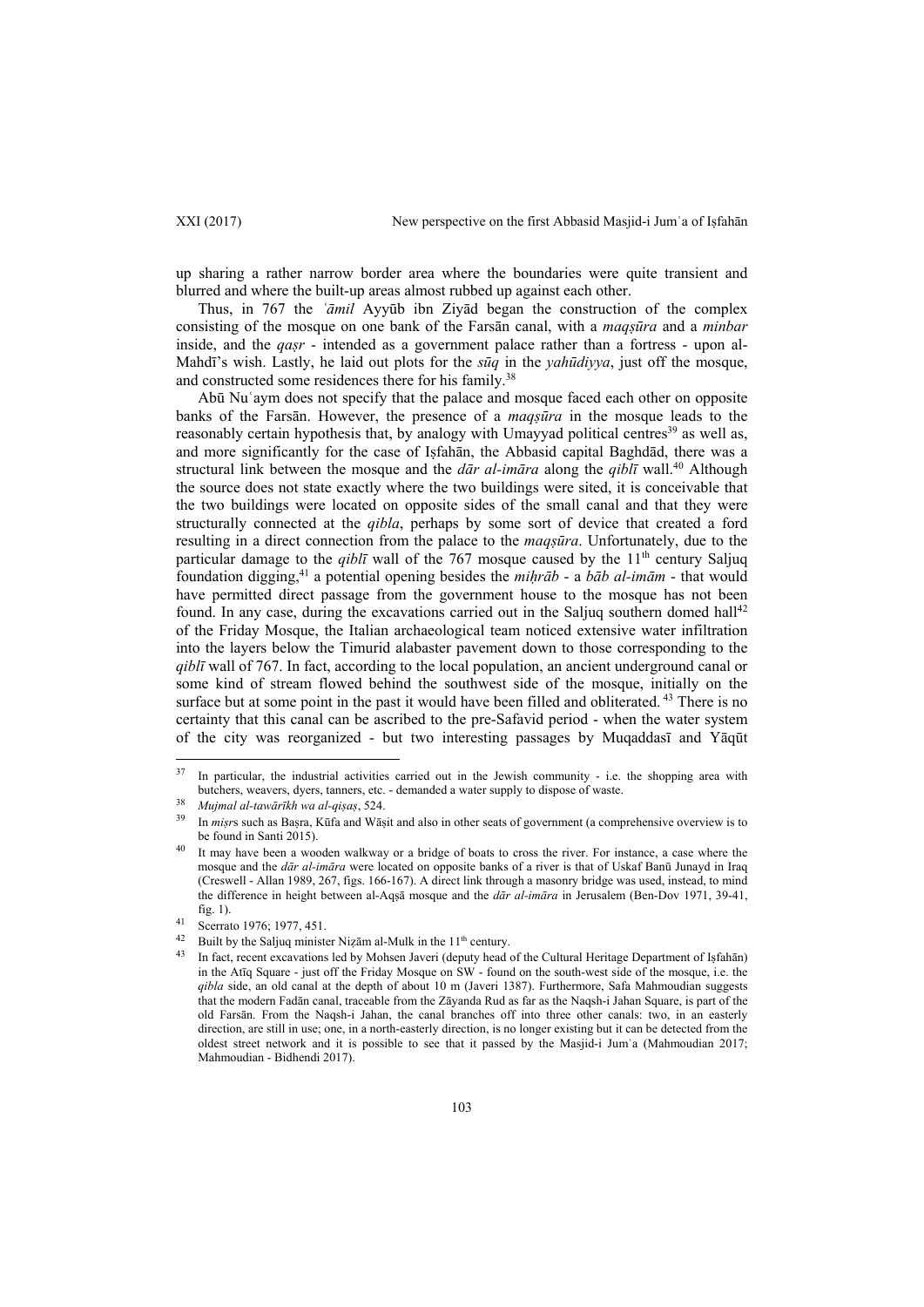respectively can further our understanding. The first states: «The river (*nahr*) flows through the town, but the people do not drink from it, for it has become polluted from the sewage dropped into it»;<sup>44</sup> Yāqūt claimed: «[...] it's the water that flows through its [of Iṣfahān] congregational mosque».45 It seems quite unlikely that Muqaddasī is referring to the Zāyanda Rud with his mention of a river so polluted that it would prompt the inhabitants of Isfahān to cease drinking from it. In fact, at the time of Muqaddasī's writing in the  $10<sup>th</sup>$ century, Iṣfahān did not touch yet the banks of the Zāyanda, and later sources still locate the latter outside the city limits to the southwest and no mention is made of pollution - highly unlikely for such a big river - but rather it is praised for its pure water.<sup>46</sup> Therefore, the river mentioned by Muqaddasī may be the Farsān canal quoted in Abū Nuʿaym's account. Indeed, one can argue that the small river had become very polluted due to its reduced flow rate and proximity to the market. As regards Yāqūt, on the other hand, that passage talks about the Zāyanda but, as just pointed out, the latter did not reach the medieval centre of the city in the  $13<sup>th</sup>$  century so it is likely to have been, synecdochically, a tributary of the Zāyanda that flowed past the Friday Mosque, i.e. the Farsān.

Ayyūb placed the *sūq* in a *maydān*. 47 It later came to be known as 'the straw sellers' rows/platforms',48 probably because it included many shops arranged in a row and under porticos on the sides of the former *yahūdiyya*, well suiting the shape of the 'street of the Jews' preceding the *tamṣīr*. The *sūq* thus followed the 'linear market' model with lower branches developing laterally into a major axis, conforming to other Iranian bazars.<sup>49</sup>

We can be reasonably certain that the maydān was known as maydān-i Sulaymān even under al-Maʾmūn (813-833), after the name of its owner, Muḥammad b. Sulaymān al-Isfahānī. $50$ 

Thus, the mosque was built close to the southern border of the former village of Khushīnān where the latter adjoined the *yahūdiyya* since the mosque was deemed to be next to the *sūq*. The Friday Mosque was associated with the commercial centre of the city from the very outset, as was the case in most Islamic towns in Iran and beyond.<sup>51</sup> The two structures fit together perfectly in the street plan preceding 767 - as can still be partially inferred from aerial pictures of the area surrounding the present-day Friday Mosque (fig. 2) - as if they were placed in an already existing urban layout (i.e. that of *yahūdiyya* and part of Khushīnān and Yawān). It is no coincidence that in 1973 at various points of the modern area of the mosque the Italian archaeologists unearthed some secular structures dated to the late-Sasanian and Early Islamic periods and representing part of the urban layout where the Ayyūb's mosque and market were situated. These structures were mostly oriented on a north-south east-west axis, the same orientation recognizable in the first Abbasid mosque

 $44$  $^{44}$  Muqaddasī, III, 345 [389].

 $\frac{45}{46}$  Yāqūt, 44.

<sup>46</sup> Yāqūt, 44; Mustawfī, 55.

<sup>&</sup>lt;sup>47</sup> A large and often rectangular open space where markets were usually held (Gaube 1979, 76).<br><sup>48</sup> Abū Nu'aym, I, 16; *Mujmal al-tawārīkh wa al-qiṣaṣ*, 524.<br><sup>49</sup> Like those in Kirmānshāh, Kashān, Shīrāz (Bonine 1989) and

<sup>&</sup>lt;sup>50</sup> Abū Nuʿaym, I, 38. See Abū Nuʿaym, I, 34, where the author states that the mosque was located on one side of the *maydan-i Sulaymān*.

Under Ayyūb, in fact, the area of the *yahūdiyya* and that of Khushīnān ended up to join.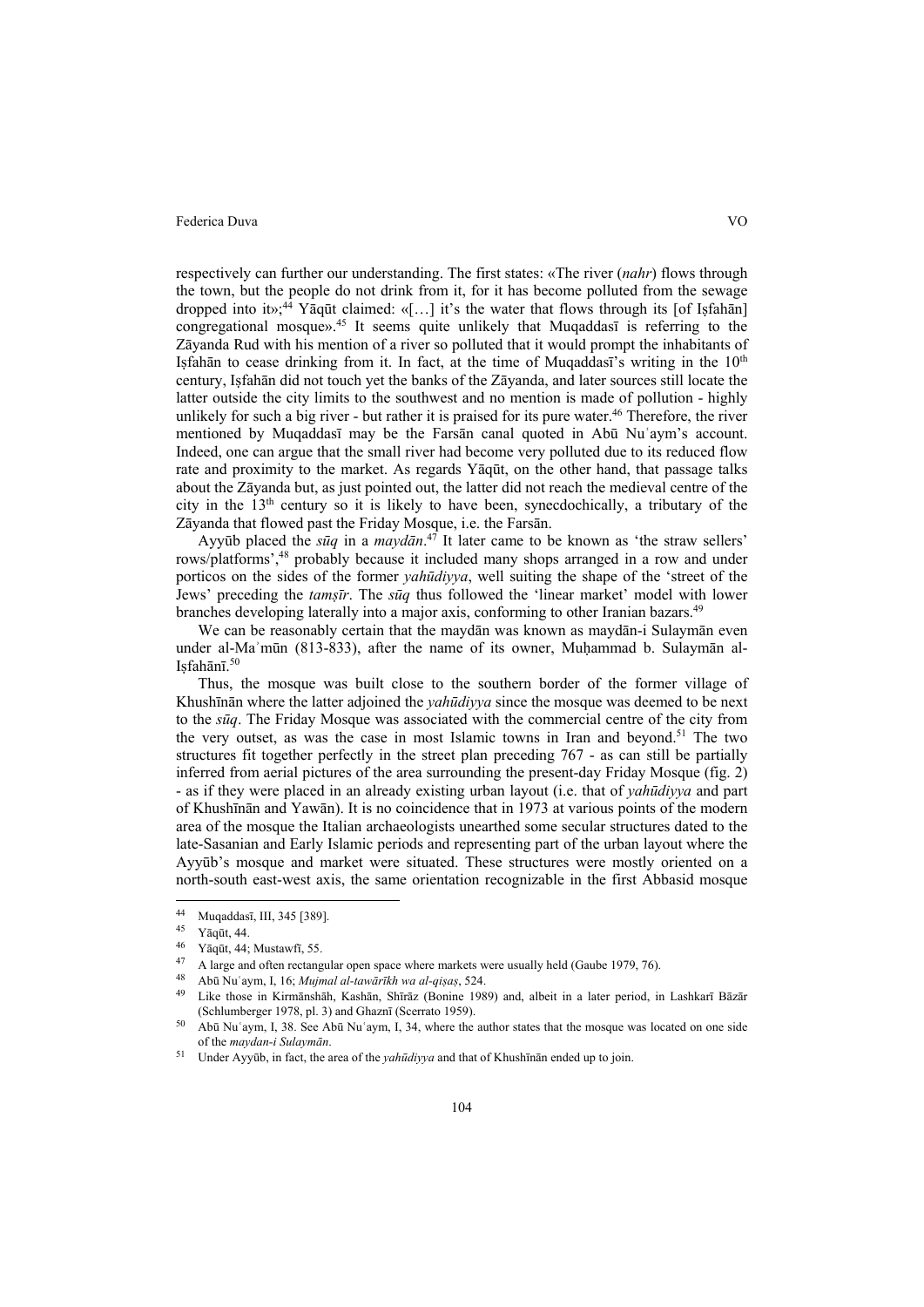$\overline{\phantom{a}}$ 

and the surrounding street network. In particular, the sectors excavated in correspondence to the north Saljuq *īwān* show a complete stratigraphic sequence dating to the late or post-Sasanian period, providing evidence of the continuous occupation of the area.<sup>52</sup>

Lastly, Māfarrūkhī informs us that during the first extensions of the mosque made shortly after the *tamṣīr* of Yahūdiyya, it was necessary to buy the surrounding land from a Jewish man who lived there,<sup>53</sup> thus providing - if we trust the source - further confirmation of the proximity of the mosque of Ayyūb to the *yahūdiyya*. 54

<sup>52</sup> Scerrato 1975, 538-40; 1977, 454.

<sup>53</sup> Māfarrūkhī, 84-85. The rapid demographic growth occurred in Yahūddiyya after the *tamṣīr* demanded a first enlargement of the mosque. Thus, Khaṣīb ibn Sālm bestowed some lands on the mosque that were added to its perimeter and consequently named *khaṣībābādh*. See also Abū Nuʿaym, I, 17 and *Mujmal al-tawārīkh wa alqisas*, 524.<br><sup>54</sup> Consequently, I questioned the localization of the Friday Mosque in the village of Yawān proposed by Lisa

Golombek in the article she published in 1974 where she offered *inter alia* an urban reconstruction of the area of Iṣfahān from the pre-Abbasid period to the time of the *tamṣīr* (Golombek 1974, 42, fig. 2). First of all, Golombek confers to Yawān a doubled concentric fortification system while attempting to interpret the story of the Sasanian foundation of Gay related by Abū Nuʿaym: «He [the Byzantine physician] wrote to him [King Fīrūz II] thus: I travelled the length and breadth of your kingdom until I arrived in a region where there is nothing imperfect. There I stopped in the area between the two fortresses [*bayn al-ḥiṣnayn*] of the village of Yawān and if the King deems to grant me what is between the two forts and let me build a church and a house, I will solve his problem. Thus, he built his house in front of the two fortresses [*bi-izā῾l al-ḥiṣnayn*] and his plot was where the home of al-Nushajān and Isḥāq of Yawān still stands. He built the church in front of the other fortress and the term 'other fortress' means the area of the present-day Friday Mosque. Since at that time there were two fortresses of the village of Yawān and the plot of the church was at the mosque which is now on the side of Sulaymān Square, the one that was built and remains to this day» (Abū Nuʿaym, I, 34). The fortification system imagined by Lisa Golombek seems implausible as it would be too imposing for a medium-sized village, for which such a defence was not necessary. Furthermore, only 4 kilometres away, Jayy was provided with the same defensive system, making the simultaneous development of two urban entities at such a short distance unlikely because they would inevitably come to clash. However, it should be noted that this passage from Abū Nuʿaym is not simple and straightforward, either because we are not aware of any fortifications in this area from other sources or it is not clear what the relationship was between the church and the palace on the one hand and the two fortifications on the other. In fact, the author seems to deliberately include some notes in the text to clarify the cryptic passage handed down through the *isnād* in the work of Ḥamza Iṣfahānī. Even the possibility of translating the dual *ḥiṣnayn* as 'two fortresses' was excluded because there is neither archaeological nor literary trace of them among the Sasanian fortresses forming part of a defensive system of the hinterland of Jayy. For example, in the account of the resistance against the Muslim conquest the fortresses of the area played an important role (such as those of Qah, Māhrbīn, Taimarā, etc.), but there is no mention of Yawān among them (Balādhurī, 485 ff. [312 ff.]; Abū Nuʿaym, I, 19-30). Furthermore, as stated above, Golombek made no distinction between the Jewish settlement of *yahūdiyya* and the *miṣr* of Yahūdiyya founded in 767. Consequently, as regards the location of the mosque, the *qaṣr* and the *sūq* established by Ayyūb ibn Ziyād, she gave them a somewhat unusual position. The mosque was placed in the middle of the walled city of Yawān completely isolated from the outside and, in particular, from the area of the *miṣr* of 767. If, according to Abū Nuʿaym, the market of 767 was still in the same place in his time - i.e. next to the Friday Mosque - locating the Masjid-I Jumʿa in Yawān would place the latter far from the market. The *sūq* was placed behind the palace and not, as one would expect, near the Friday Mosque. In addition, contrary to what Abū Nuʿaym states, the market was placed by Golombek not in the *yahūdiyya*, but in the periphery of Khushīnān. Lastly, the *maydān* was proposed as a separate urban entity even at the time of the construction of the *sūq* in 767.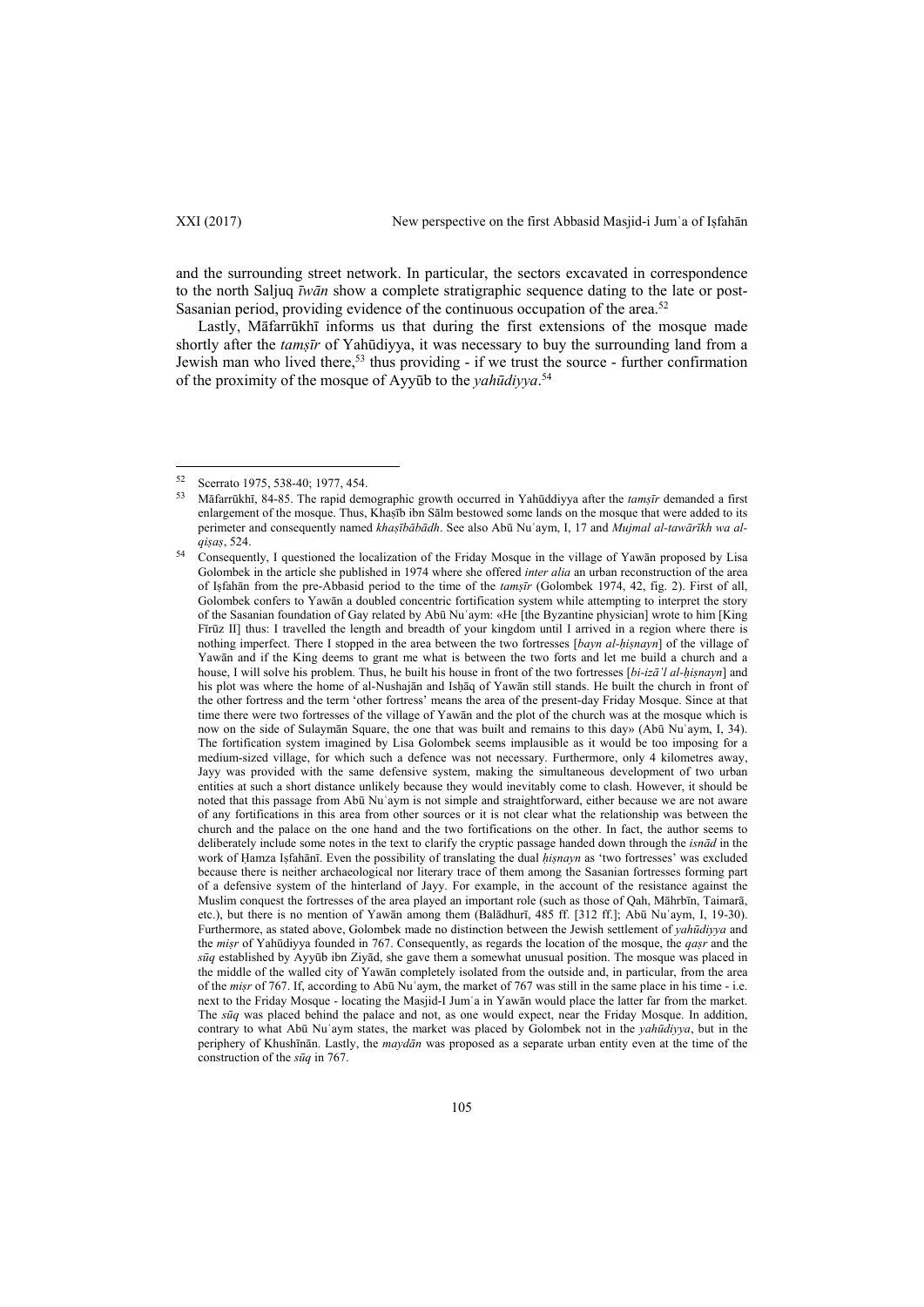## **APPENDIX**

# Abū Nuʿaym, I, 16-17

وأما تمصير البلد المسمى باليهودية فمصرها أيوب بن زياد في خلافة أبى جعفر المنصور في سنة نيف وخمسين ومائة من الهجرة وورد عاملا على الخراج مع خال المهدى سعيد بن منصور الحميرى وكان على الحرب ثم صرف سعيد وجمع لايوب الحرب والخراج فنزل بقرية خشينان وبنى قصرا على شاطئ نهر فرسان ثم بنى بحذائه مسجدا ذا مقصورة هى باقية إلى اليوم ووضع فيه المنبر وخط سوقا للباعة والتجار والعملة ذات صفوف في طرف اليهودية في الموضع الذى يعرف بصف التبانين واتصلت في أيام ولايته بدور اليهودية دور قرية خشينان \* وخطة أهل بيته من باب مسجد خشينان طولا إلى باب [ باغ ] عيسى بن أيوب وعرضا من جانب محلة كوراء إلى ملنجة \* وكانت اليهودية تسمى في أيام مملكته الفرس كوجهودان يعنى سكة اليهود وهى من صحراء قرية يوان فأحد حدودها ينتهى إلى قرية يوان والثانى إلى قرية خرجان وسنبلان والثالث إلى قريتي كماءان وأشكهان والرابع إلى قريتي جرواءان و خشينان ورقعتها سبعمائة جريب

وسكنتها

اليهود مقبلين على صناعاتهم القذرة كالحجامة / والدباغة والقصارة والقصابة إلى أن سخط المهدى على أيوب بن زياد فحمل إلى الحضرة وحبس فاجتمع عرب قرية طهران وهم التيم على بناء مسجد جامع واسع ينقلون إليه منبر مسجد<br>أيوب ابن زياد وكان موضع صدر الجامع المسقف إلى وراء السقاية طرارا لصخر بن سنان وأرض مركة لزيارة<sup>55</sup> بطهران فوهبه للجامع فنقل المنبر إليه في سنة ست وخمسين ومائة في إمارة هانئ بن أبى هانئ بعد تمصير أيوب بن زياد لليهودية بخمس سنين \*

### Mujmal al-tawārīkh wa al-qisas, 523-525

اندر عهد خلافت منصور سنه اثنی و خمسين و مايه ايوب ابن زياد که عامل خراج بود و بر حرب درين وقت سعيد بن منصور الحميری بود خال مهری چون سعيد برفت همه کاوها ايوب را ماند و بديه خوشينيان قصری کرد و مسجد با مقصوده چنانک بجايست و منبر

بنهاد و کسانی را که با وی بودند بدانجا باز رها روزگارو صفها ساختند جائی که آنرا کاه فروشان خوانند تا بعد روزگار سراها بدان پيوست و آنست که اکنون که رسته خوانند و باز حقيقت چنانک گويند جامع خوشينيان نخستين مسجد بود که باصفهان کردند در اسالم و بناء أن ابو خناس مولی اميرالمؤمنين عمر بن خطاب کرد در خلافت علی ابن ابی طالب عليه السلام و بعد از آن مسجد وليد بن نمامه کردند در سنه

مائة درخلافت سليمان بن عبد الملک اندر و پس مسخد سعيد بن دينار در سنه ثمان و مايه و پس مسخد الفضل بن عوث درخلافت هشام و شهر فراخ گست درخلافت منصور و اين پانزده پاره ديه بود که همه صحرای أن خانها ساختند و بهم پيوست محلتها را بدان نام ديها باز خواند چون : باطوقان فرسان يوان جرمان فلفلان سبيلان کماان جوزدان لنبان اشکهان جرواأن خشيشان براوسکان قالخان و جامع اصل هم درين وقت کردند

#### **REFERENCES**

ABŪ'L-FIDA 1848 *Taqwīm al-buldān*, *Géographie d'Aboulféda*: M. REINAUD (ed.), 2 vols., Paris 1848. ABŪ NUʿAYM 1931 *Dhikr Akhbār Iṣbahān*: S. DEDERING (ed.), 2 vols., Leiden 1931. ABŪ'L-SHAYKH 1987-1992 *Ṭabaqāt al-muḥaddiṭīn bi-Iṣbahān wa'l-wāridin ʿalayha*: H. AL-BALUSHI (ed.), Beirut 1987-1922.

 $\overline{\phantom{a}}$ 

<sup>[</sup>زيادة ?] <sup>55</sup>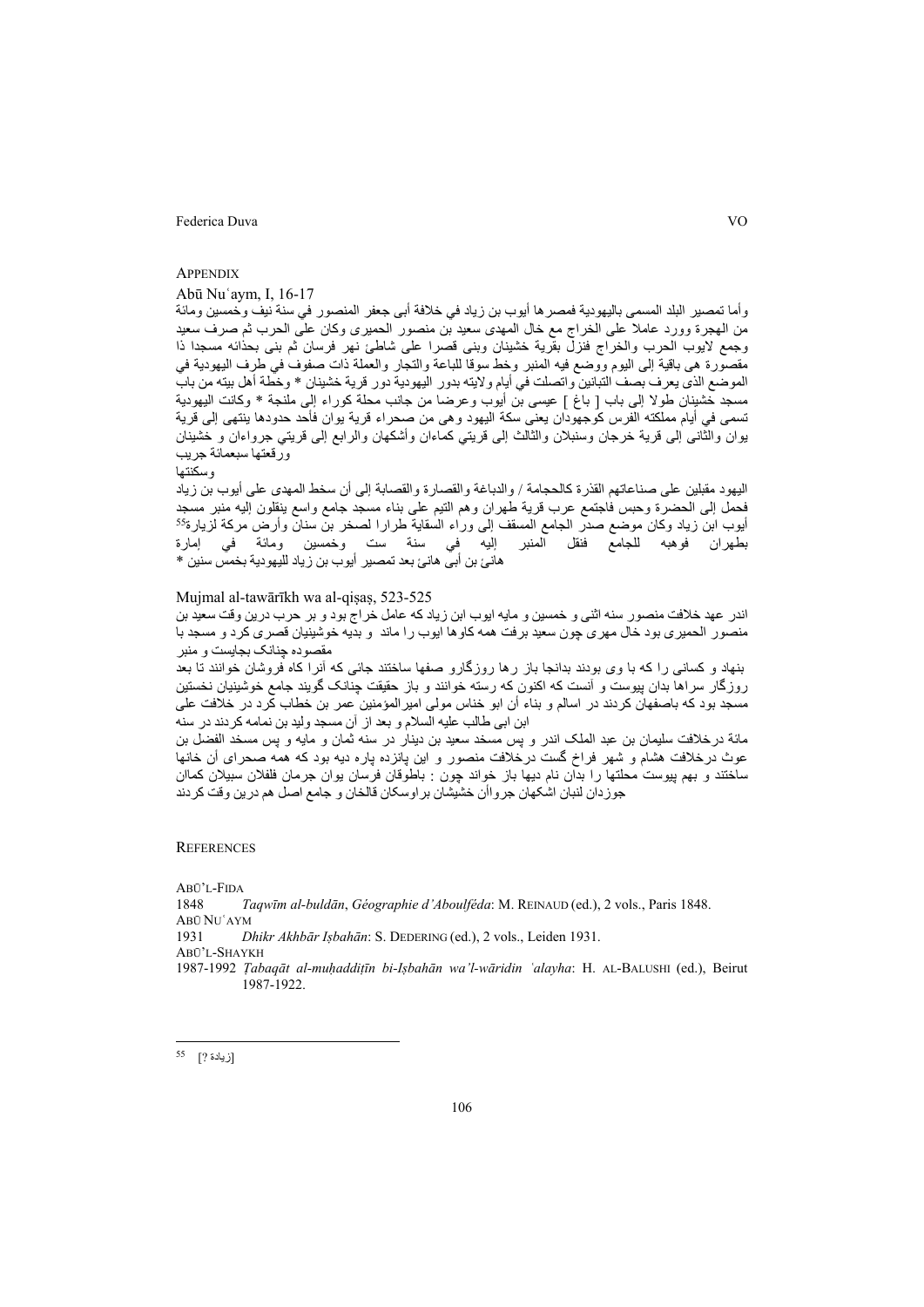BALĀDHURĪ 1916 *Kitāb Futūḥ al-Buldān*, *The Origins of the Islamic State*: P.K. ḤITTI (ed.), New York 1916. BARTHOLD, W. 1984 *An Historical Geography of Iran*, Princeton 1984. BEN-DOV, M. 1971 *The Omayyad Structures Near the Temple Mount, Preliminary Report*, Jerusalem 1971. BONINE, M. 1989 Bāzār: *Encyclopaedia Iranica online* (1989). CHARDIN, J. 1811 *Voyages de monsieur le chevalier Chardin en Perse et autres lieux de l'Orient*, 10 vols., Paris 1811. CRESWELL, K.A.C. - ALLAN, J. 1989 *A Short Account of Early Muslim Architecture*, Aldershot 1989. DURAND-GUÉDY, D. 2008 The Political Agenda of an Iranian Adīb at the Time of the Great Saljuqs: Māfarrūkhī's K. Maḥāsin Iṣfahān Put into Context: *Nouvelle Revue des Etudes Iraniennes* 1 (2008), pp. 67-105. DUVA, F. 2016 *Iṣfahān: fonti e urbanistica tra VIII e X secolo (con particolare riferimento alla Moschea del Venerdì)*, MA Thesis, Sapienza University of Rome (unpublished). FALAHAT, S. 2014 *Re-imaging the City, A New Conceptualisation of the Urban Logic of the "Islamic city"*, Berlin 2014. GAUBE, H. 1979 *Iranian Cities*, New York 1979. GOLOMBEK, L. 1974 Urban Patterns in Pre-Safavid Isfahan: Iranian Studies: in *Studies on Isfahan. Proceedings of the Isfahan Colloquium*, Part I, 7/1-2, Tehran 1974, pp. 18-44. GRABAR, O. 1990 *The Great Mosque of Isfahan*, New York 1990. ḤUDŪD AL-ʿĀLAM 1970 *Ḥudūd al-ʿālam*. *The Regions of the World - A Persian Geography 372 A.H. (982 AD)*, ed. V. MINORSKY, Cambridge 1970. IBN ḤAWQAL 1964 *Kitāb Ṣūrat al-ʾarḍ*, *Configuration de la terre*: G. WIET (ed.), 2 vols., Paris 1964. IBN RUSTA 1955 *Kitāb al-Alʿāk an-Nafīsa*, *Les atours précieux*: G. WIET (ed.), Le Caire 1955. IDRISI 1836-1840 *Kitāb Rugiār*, *Geographie d'Édrisi*: P.A. JAUBERT (ed.), 2 vols., Paris 1836-1840. ISTAKHRĪ 1870 *Kitāb al-masālik al-mamālik*: M.J. DE GOEJE (ed.), Leiden 1870. JAVERI, M. 1387 Yaftehay-e tazeh: meydan atigh esfahan: *Golestan honar* 14 (1387), pp. 35-39. LE STRANGE, G. 1905 *The Lands of Eastern Caliphate*, Cambridge 1905. MĀFARRŪKHĪ 1933 *Kitāb maḥāsin Iṣfahān*: H. ṬIHRĀNĪ (ed.), Teheran 1933.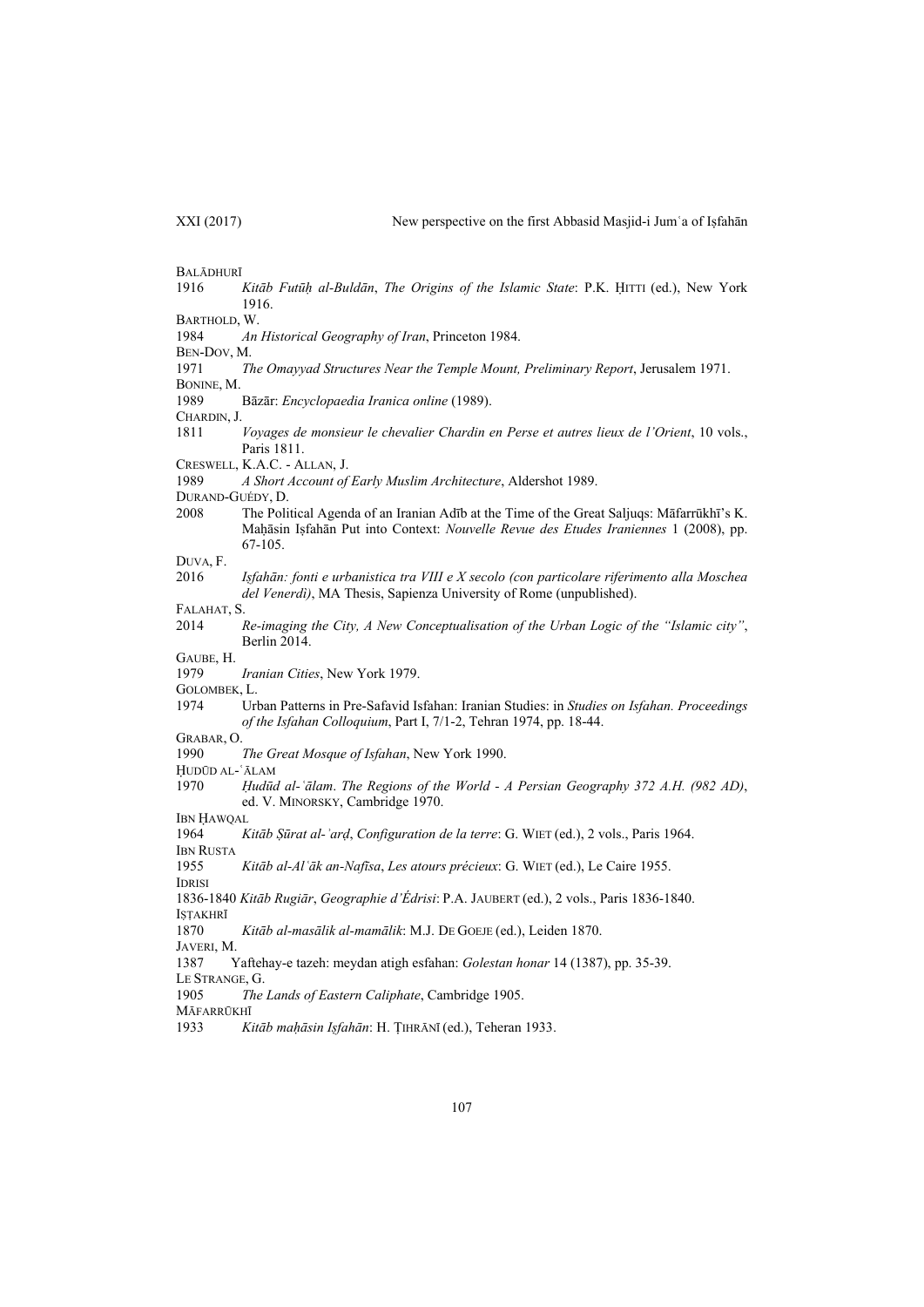MAHMOUDIAN, S.

- 2017 Dāstān-i mādī-i Fadan: mi'mārī va zindigī va shahr dar kinār-i jūy dar Isfahān-i *Ṣafaw*, Teheran 2017.
- MAHMOUDIAN, S. BIDHENDI, M.Q.
- 2017 The Norm of Mādi: Water Management System in Safavid Isfahan: *Beiträge zur Islamischen Kunst und Archäologie* 5 (2017), pp. 57-69.
- MEINECKE, M.
- 1999 Abbasidische Stuckdekorationen aus ar-Raqqa: in *Bamberger Symposium: Rezeption in der Islamischen Kunst vom 26.6.-28.6.1992* (Beiruter Texte und Studien 61), Bamberg 1999, pp. 247-267.
- MUJMAL AL-TAWĀRĪKH WA AL-QIṢAṢ
- 1939 *Mujmal al-tawārīkh wa al-qiṣaṣ*: M. TAQI BAHĀR (ed.), Teheran 1939.

MUQADDASĪ

1994 *Aḥsan al-taqāsim fī maʿrifat al-aqālīm*, *The Best Divisions for Knowledge of the Regions*: B.A. COLLINS (ed.), 3 vols., Garnet 1994.

MUSTAWFĪ

1919 *Nuzhat al-Qulūb*, *The Geographical Part of the Nuzhat al-Qulūb*: G. LE STRANGE (ed.), London 1919.

POURSHARIATI, P.

2012 New Vistas on the History of the Iranian Jewry in Late Antiquity, part I. Pattern of Jewish Settlements in Iran: in H. SARSHAR (ed.), *The Jews of Iran: The History, Religion and Culture of a Community in the Islamic World*, London 2012, pp. 1-32.

SANTI<sub>A</sub>

2015 *Il rapporto fra moschea e dār al-imāra nel periodo protoislamico*, MA Thesis, Sapienza University of Rome (unpublished).

SCERRATO, U.

- 1959 Summary Report on the Italian Archaeological Mission in Afghanistan. The First Two Excavation Campaigns at Ghazni, 1957-1958: *East and West* 10/1-2 (1959), pp. 23-55.
- 1973 IsMEO Activities: *East & West*, 23 (1973), pp. 416-419.
- 1974 IsMEO Activities: *East & West*, 24 (1974), pp. 475-480.
- 1976 IsMEO Activities: *East & West*, 26 (1976), pp. 593-595.
- 1977 IsMEO Activities: *East & West*, 27 (1977), pp. 451-455.
- 1978 IsMEO Activities: *East & West*, 28 (1978), p. 329.
- 2001 Ricerche archeologiche nella Moschea del Venerdì di Isfahan della Missione Archeologica Italiana in Iran dell'IsMEO (1972-1978): in *Antica Persia. I tesori del Museo Nazionale di Tehran e la ricerca italiana in Iran*, Roma 2001, pp. 37-43.

SCHLUMBERGER, D.

SIROUX, M.

1971 *Ancien voies et monuments routiers de la région d'Ispahān*, Cairo 1971.

YAʿQUBI

1937 *Kitāb al-buldān*, *Les pays*: G. WIET (ed.), Cairo 1937.

YAQUT

1861 *Kitāb muʾjam al-buldān*, *Dictionnaire géographique, historique et littéraire de la Perse et des contrées adjacentes: extrait du Moʾdjem el-Bouldan de Yaqout et complété à l'aide de documents arabes et persans pour la plupart inédits*, ed. Ch. BARBIER DE MEYNARD, Paris 1861.

<sup>1978</sup> *Lashkarī Bāzār: une résidence royale ghaznévide et ghoride*, Paris 1978.